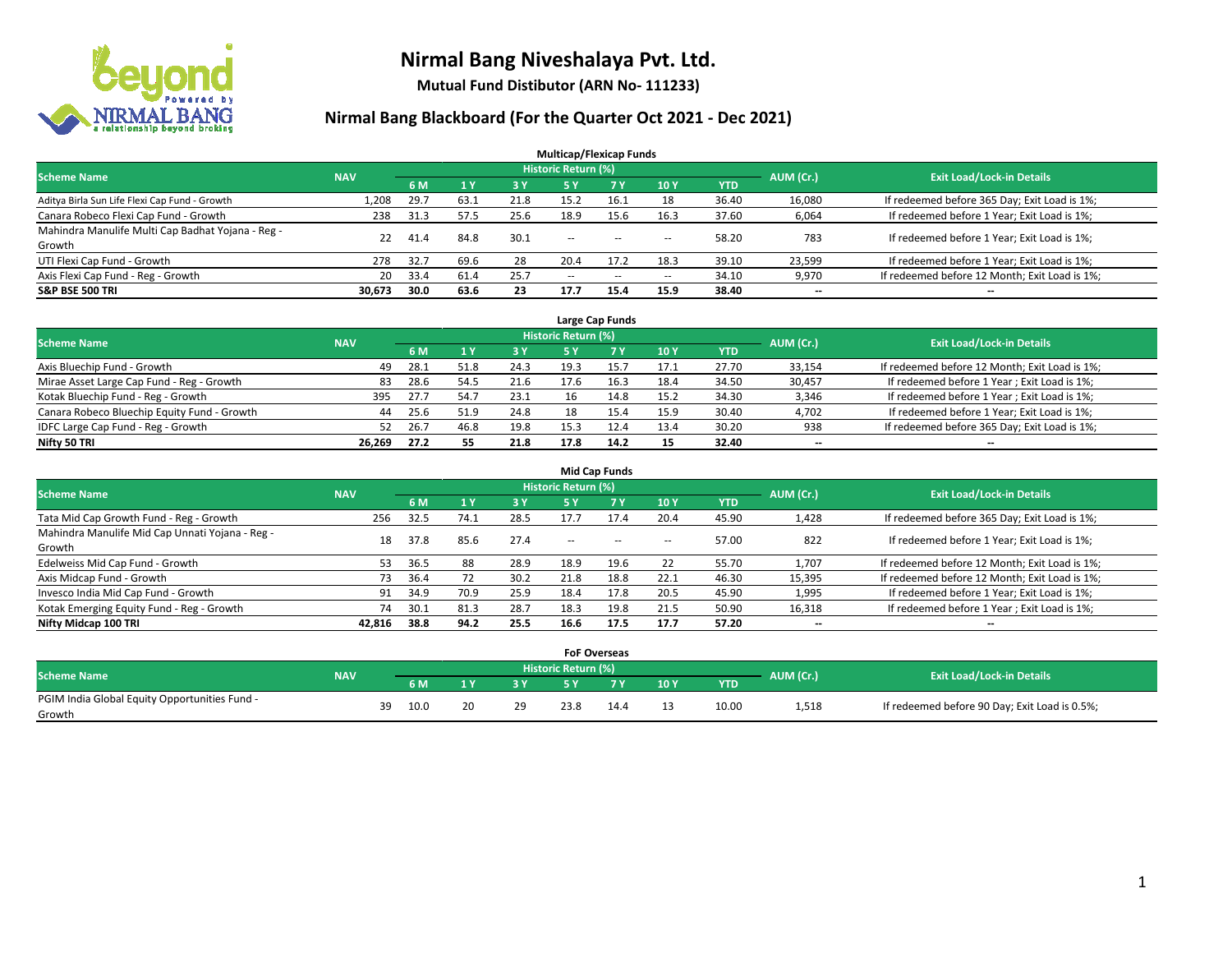

**Mutual Fund Distibutor (ARN No- 111233)**

### **Nirmal Bang Blackboard (For the Quarter Oct 2021 - Dec 2021)**

|                                                |            |      |      |      |                            | Large & Midcap |            |            |                          |                                              |
|------------------------------------------------|------------|------|------|------|----------------------------|----------------|------------|------------|--------------------------|----------------------------------------------|
| <b>Scheme Name</b>                             | <b>NAV</b> |      |      |      | <b>Historic Return (%)</b> |                |            |            | AUM (Cr.)                | <b>Exit Load/Lock-in Details</b>             |
|                                                |            | 6 M  |      | 3 Y  | 5 Y                        | 7 Y            | <b>10Y</b> | <b>YTD</b> |                          |                                              |
| Mirae Asset Emerging Bluechip Fund - Growth    | 103        | 32.4 | 72   | 29.4 | 21.5                       | 22.5           | 25.2       | 45.60      | 21,263                   | If redeemed before 1 Year; Exit Load is 1%;  |
| Canara Robeco Emerging Equities - Growth       | 172        | 35.1 | 68.1 | 26.4 | 19                         | 19.7           | 23.1       | 42.60      | 11,461                   | If redeemed before 1 Year; Exit Load is 1%;  |
| HDFC Large and Mid Cap Fund - Growth           | 197        | 36.9 | 82.8 | 23.6 | 16.5                       |                | 13.8       | 52.40      | 3,262                    | If redeemed before 1 Year; Exit Load is 1%;  |
| Kotak Equity Opportunities Fund - Reg - Growth | 201        | 23.9 | 56.1 | 23.6 | 16.1                       | 16.1           | 16.9       | 34.80      | 8,021                    | If redeemed before 1 Year; Exit Load is 1%;  |
| Tata Large & Mid Cap Fund - Reg - Growth       | 337        | 23.3 | 55.7 | 23.4 | 15.1                       | 14.7           | 16.4       | 33.10      | 2,690                    | If redeemed before 365 Day; Exit Load is 1%; |
| NIFTY Large Midcap 250 TRI                     | 12.902     | 32.2 | 72.4 | 24.7 | 18.5                       | 17.1           | 17.8       | 43.90      | $\overline{\phantom{a}}$ | $- -$                                        |

|                                                     |            |      |       |            |                     | <b>Focused Funds</b> |                          |       |                          |                                                 |
|-----------------------------------------------------|------------|------|-------|------------|---------------------|----------------------|--------------------------|-------|--------------------------|-------------------------------------------------|
| <b>Scheme Name</b>                                  | <b>NAV</b> |      |       |            | Historic Return (%) |                      |                          |       | AUM (Cr.)                | <b>Exit Load/Lock-in Details</b>                |
|                                                     |            | 6 M  |       | <b>3 Y</b> | 5 Y                 | <b>7Y</b>            | 10Y                      | YTD   |                          |                                                 |
| Axis Focused 25 Fund - Growth                       | 50         | 35.5 | -64.7 | 25.1       | 20.1                | 18.7                 | $\overline{\phantom{a}}$ | 35.20 | 20,334                   | If redeemed before 12 Month; Exit Load is 1%;   |
| Nippon India Focused Equity Fund - Reg - Growth     | 81         | 30.1 | 80.3  | 24.4       | 15.6                | 15.9                 | 19.1                     | 47.10 | 5,818                    | If redeemed before 12 Months ; Exit Load is 1%; |
| ICICI Prudential Focused Equity Fund - Ret - Growth | 51         | 30.5 | 68.2  | 20.4       | 15.3                | 12.9                 | 14.9                     | 40.80 | 2,256                    | If redeemed before 1 Year; Exit Load is 1%;     |
| SBI Focused Equity Fund - Growth                    | 249        | 33.1 | 70.3  | 26         | 18.8                | 17.4                 | 19                       | 41.50 | 20,372                   | If redeemed before 1 Year; Exit Load is 1%;     |
| <b>S&amp;P BSE 500 TRI</b>                          | 30.673     | 30.0 | 63.6  | 23         | 17.7                | 15.4                 | 15.9                     | 38.40 | $\overline{\phantom{a}}$ | --                                              |

| <b>Small Cap Funds</b>                     |            |      |       |                     |      |           |                          |            |                          |                                               |  |  |  |  |
|--------------------------------------------|------------|------|-------|---------------------|------|-----------|--------------------------|------------|--------------------------|-----------------------------------------------|--|--|--|--|
| <b>Scheme Name</b>                         | <b>NAV</b> |      |       | Historic Return (%) |      |           |                          |            | AUM (Cr.)                | <b>Exit Load/Lock-in Details</b>              |  |  |  |  |
|                                            |            | 6 M  |       | 73 Y.               | 5 Y  | <b>7Y</b> | <b>10Y</b>               | <b>YTD</b> |                          |                                               |  |  |  |  |
| Axis Small Cap Fund - Reg - Growth         | 62         | 39.2 | 83.2  | 34.9                | 21.9 | 20.2      | $\overline{\phantom{a}}$ | 56.50      | 7,303                    | If redeemed before 12 Month; Exit Load is 1%; |  |  |  |  |
| Kotak Small Cap Fund - Reg - Growth        | 169        | 41.7 | 111.4 | 36                  | 21.1 | 21.3      | 21.8                     | 72.10      | 5,969                    | If redeemed before 1 Year; Exit Load is 1%;   |  |  |  |  |
| Nippon India Small Cap Fund - Reg - Growth | 86         | 44.8 | 107.4 | 29.7                | 22.5 | 21.4      | 25.3                     | 71.40      | 17,282                   | If redeemed before 1 Month; Exit Load is 1%;  |  |  |  |  |
| DSP Small Cap Fund - Reg - Growth          | 111        | 39.7 | 85.9  | 28.4                | 16.1 | 19.6      | 22.3                     | 56.70      | 8,306                    | If redeemed before 12 Month; Exit Load is 1%; |  |  |  |  |
| SBI Small Cap Fund - Growth                | 106        | 33.3 | 82    | 29.3                | 22.5 | 24        | 25.9                     | 48.10      | 10,191                   | If redeemed before 1 Year; Exit Load is 1%;   |  |  |  |  |
| Nifty Smallcap 100 TRI                     | 14.504     | 42.1 | 99.7  | 25                  | 14.1 | 14.1      | 14.2                     | 64.90      | $\overline{\phantom{m}}$ | $- -$                                         |  |  |  |  |

#### **ELSS Schemes (Tax Saving u/s 80-C)**

| <b>Scheme Name</b>                           | <b>NAV</b> |      |      | Historic Return (%) |      |        |                          |            | AUM (Cr.)                | <b>Exit Load/Lock-in Details</b> |
|----------------------------------------------|------------|------|------|---------------------|------|--------|--------------------------|------------|--------------------------|----------------------------------|
|                                              |            | 6 M  |      | 73 Y.               | 5 Y  | 7 Y    | 10Y                      | <b>YTD</b> |                          |                                  |
| Axis Long Term Equity Fund - Growth          | 80         | 32.6 | 66.7 | 25.4                | 19.1 | 17.7   | 20.5                     | 34.30      | 34,371                   | Nil                              |
| Canara Robeco Equity Tax Saver Fund - Growth | 121        | 30.7 | 60.1 | 27.4                | 19.6 | 16.3   | 17.2                     | 39.00      | 2,772                    | Nil                              |
| Kotak Tax Saver Fund - Reg - Growth          | 73         | 24.1 | 55.8 | 22.6                | 15.9 | 15.7   | 15.8                     | 35.10      | 2,296                    | Nil                              |
| Invesco India Tax Plan - Growth              | 87         | 30.9 | 58.2 | 22.2                | 17.3 |        | 17.9                     | 36.20      | 1,890                    | Nil                              |
| Mirae Asset Tax Saver Fund - Reg - Growth    | 33         | 30.2 | 66.1 | 27.1                | 21.7 | $\sim$ | $\hspace{0.05cm} \cdots$ | 41.40      | 9,832                    | Nil                              |
| <b>S&amp;P BSE 200 TRI</b>                   | 9,758      | 28.8 | 60.8 | 22.7                | 17.8 | 15.3   | 15.9                     | 36.20      | $\overline{\phantom{a}}$ | --                               |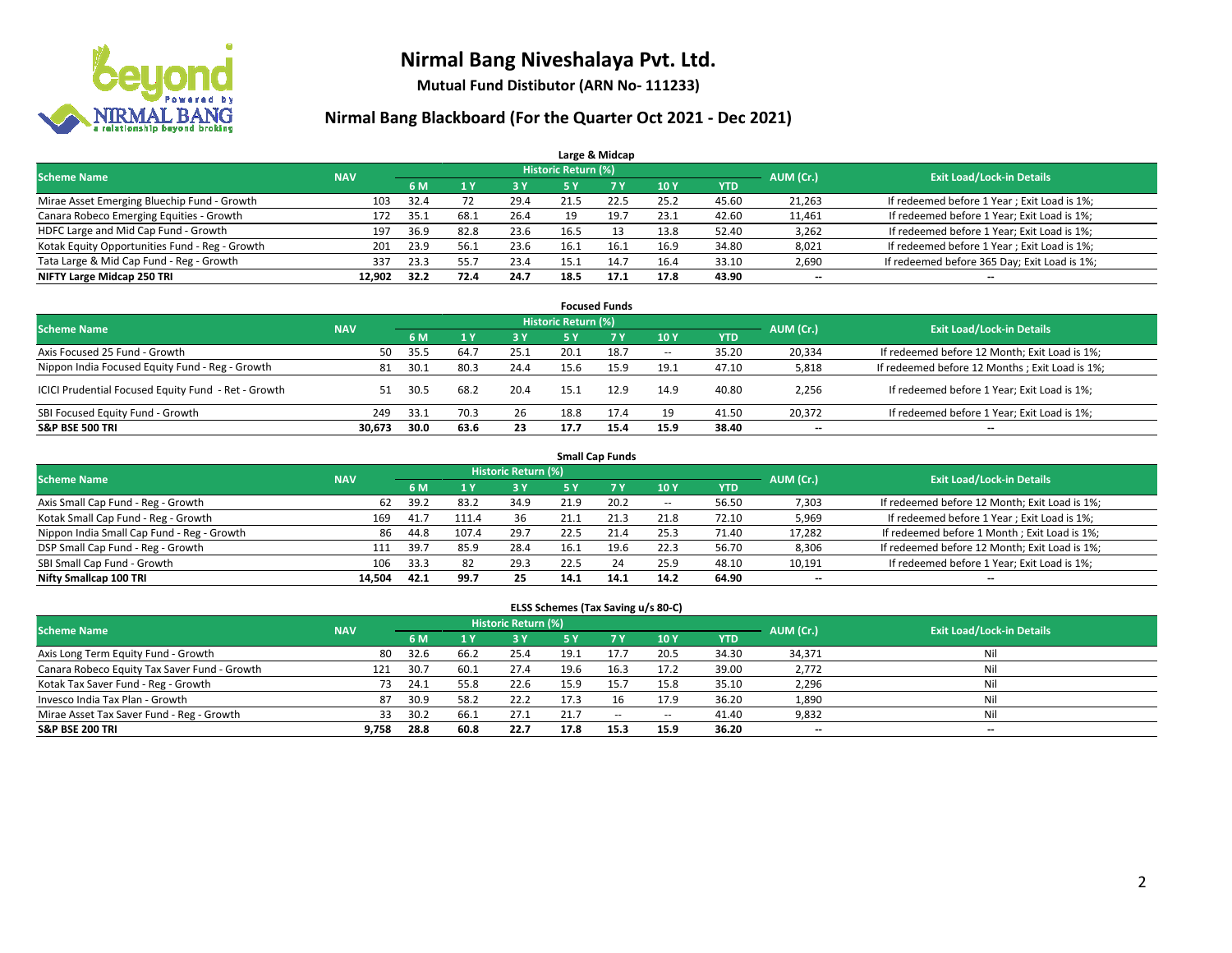

**Mutual Fund Distibutor (ARN No- 111233)**

| <b>Solution Oriented</b>                                  |            |      |      |                     |      |      |        |            |                          |                                               |  |  |  |  |
|-----------------------------------------------------------|------------|------|------|---------------------|------|------|--------|------------|--------------------------|-----------------------------------------------|--|--|--|--|
| <b>Scheme Name</b>                                        | <b>NAV</b> |      |      | Historic Return (%) |      |      |        |            | AUM (Cr.)                | <b>Exit Load/Lock-in Details</b>              |  |  |  |  |
|                                                           |            | 6 M  |      | $-3V$               | 5 Y  | 7Y   | 10Y    | <b>YTD</b> |                          |                                               |  |  |  |  |
| <b>HDFC Childrens Gift Fund</b>                           | 190        | 23.9 | 46.2 | 19.2                | 14.8 | 14.1 | 15.9   | 29.50      | 5,247                    | Ni                                            |  |  |  |  |
| Tata Retirement Savings Fund - Moderate Plan - Reg        | 46         | 23.9 | 37.7 | 18.4                | 14.3 | 14.8 | $\sim$ | 25.30      | 1,607                    | If redeemed before 61 Month; Exit Load is 1%; |  |  |  |  |
| Tata Retirement Savings Fund - Progressive Plan -<br>Reg  | 46         | 27.5 | 43.7 | 20.9                | 16   | 16   | $\sim$ | 29.40      | 1,226                    | If redeemed before 61 Month; Exit Load is 1%; |  |  |  |  |
| Tata Retirement Savings Fund - Reg - Conservative<br>Plan | 25         | 8.9  | 13.6 | 10.9                | 8.4  | 9.3  | $\sim$ | 9.00       | 188                      | If redeemed before 61 Month; Exit Load is 1%; |  |  |  |  |
| <b>S&amp;P BSE 200 TRI</b>                                | 9.758      | 28.8 | 60.8 | 22.7                | 17.8 | 15.3 | 15.9   | 36.20      | $\overline{\phantom{a}}$ | $- -$                                         |  |  |  |  |

|                                                               |            |      |      |                            |        | <b>Index Fund</b> |                          |            |           |                                               |
|---------------------------------------------------------------|------------|------|------|----------------------------|--------|-------------------|--------------------------|------------|-----------|-----------------------------------------------|
| <b>Scheme Name</b>                                            | <b>NAV</b> |      |      | <b>Historic Return (%)</b> |        |                   |                          |            | AUM (Cr.) | <b>Exit Load/Lock-in Details</b>              |
|                                                               |            | 6 M  | 1 Y  | <b>3 Y</b>                 | 5 Y    | 7 <sub>V</sub>    | 10Y                      | <b>YTD</b> |           |                                               |
| HDFC Index Fund-NIFTY 50 Plan                                 | 169        | 26.9 | 54.3 | 21.1                       | 17.2   | 13.7              | 14.3                     | 31.90      | 3,954     | If redeemed before 3 Day; Exit Load is 0.25%; |
| ICICI Prudential Nifty Next 50 Index Fund - Growth            | 39         | 30.5 | 62   | 18.6                       | 13.9   | 14.8              | 16.1                     | 36.60      | 1,588     | Nil                                           |
| Motilal Oswal Nifty Midcap 150 Index Fund - Reg -<br>Growth   | 21         | 35.5 | 86.1 | $- -$                      | $\sim$ | $-$               | $\overline{\phantom{a}}$ | 52.80      | 358       | If redeemed before 15 Day; Exit Load is 1%;   |
| Motilal Oswal Nifty Smallcap 250 Index Fund - Reg -<br>Growth | 22         | 41.2 | 96.1 | $\overline{\phantom{a}}$   | $\sim$ | $-$               | $\overline{\phantom{a}}$ | 61.90      | 221       | If redeemed before 15 Day; Exit Load is 1%;   |
| UTI Nifty Index Fund - Growth                                 | 122        | 27.0 | 54.6 | 21.4                       | 17.4   | 13.8              | 14.3                     | 32.10      | 5,219     | Nil                                           |
| Nifty 50 TRI                                                  | 26,269     | 27.2 | 55   | 21.8                       | 17.8   | 14.2              | 15                       | 32.40      | $- -$     | $\overline{\phantom{a}}$                      |

| <b>Contra/Value Fund</b>                |            |      |       |                     |      |      |      |       |           |                                              |  |  |  |  |
|-----------------------------------------|------------|------|-------|---------------------|------|------|------|-------|-----------|----------------------------------------------|--|--|--|--|
| <b>Scheme Name</b>                      | <b>NAV</b> |      |       | Historic Return (%) |      |      |      |       | AUM (Cr.) | <b>Exit Load/Lock-in Details</b>             |  |  |  |  |
|                                         |            | 6 M  |       | 3 Y                 |      |      | 10Y  | YTD   |           |                                              |  |  |  |  |
| Invesco India Contra Fund - Growth      | -80        | 29.9 | 58.4  | 21.5                | 17.8 | 16.8 | 18.3 | 35.10 | 8,411     | If redeemed before 1 Year; Exit Load is 1%;  |  |  |  |  |
| IDFC Sterling Value Fund - Reg - Growth | 89         | 37.2 | 100.1 | 23                  |      | 16.1 | 17.6 | 63.10 | 4,114     | If redeemed before 365 Day; Exit Load is 1%; |  |  |  |  |
| SBI Contra Fund - Growth                | 204        | 34.8 | 90.2  | 26.1                | 16.2 | 14.9 | 15.1 | 50.60 | 2,974     | If redeemed before 1 Year; Exit Load is 1%;  |  |  |  |  |
| UTI Value Opportunities Fund - Growth   | 104        | 27.6 | 61.5  | 22.4                | 15.6 |      | 14.6 | 35.60 | 6,623     | If redeemed before 1 Year; Exit Load is 1%;  |  |  |  |  |
| <b>S&amp;P BSE 500 TRI</b>              | 30.673     | 30.0 | 63.6  | 23                  |      | 15.4 | 15.9 | 38.40 | $- -$     | $- -$                                        |  |  |  |  |

| Sector/Thematic                                        |            |      |      |                            |                          |                          |                          |            |                          |                                               |  |  |  |
|--------------------------------------------------------|------------|------|------|----------------------------|--------------------------|--------------------------|--------------------------|------------|--------------------------|-----------------------------------------------|--|--|--|
| <b>Scheme Name</b>                                     | <b>NAV</b> |      |      | <b>Historic Return (%)</b> |                          |                          |                          |            | AUM (Cr.)                | <b>Exit Load/Lock-in Details</b>              |  |  |  |
|                                                        |            | 6 M  |      | <b>3 Y</b>                 | 5 Y                      | 7 Y                      | 10Y                      | <b>YTD</b> |                          |                                               |  |  |  |
| Aditya Birla Sun Life PSU Equity Fund - Reg - Growth   | 15         | 34.6 | 87.2 | $\overline{\phantom{a}}$   |                          |                          | $\overline{\phantom{a}}$ | 49.40      | 843                      | If redeemed before 30 Day; Exit Load is 1%;   |  |  |  |
| Canara Robeco Consumer Trends Fund - Reg -<br>Growth   | 70         | 30.1 | 62.5 | 26.8                       | 19.2                     | 18.5                     | 18.8                     | 37.00      | 726                      | If redeemed before 1 Year; Exit Load is 1%;   |  |  |  |
| Edelweiss Recently Listed IPO Fund - Reg - Growth      | 22         | 44.5 | 91.2 | 35.2                       | --                       |                          | $\sim$                   | 62.60      | 805                      | If redeemed before 180 Day; Exit Load is 2%;  |  |  |  |
| Mirae Asset Great Consumer Fund - Growth               | 57         | 28.5 | 61   | 21.8                       | 18.5                     | 16.9                     | 18.8                     | 38.10      | 1,552                    | If redeemed before 1 Year; Exit Load is 1%;   |  |  |  |
| <b>ICICI Prudential Technology Fund - Growth</b>       | 163        | 47.9 | 88.3 | 40.4                       | 33.2                     | 23                       | 25.7                     | 65.00      | 6,319                    | If redeemed before 15 Day; Exit Load is 1%;   |  |  |  |
| Nippon India Pharma Fund - Reg - Growth                | 312        | 19.3 | 34.9 | 26.2                       | 16.6                     | 15                       | 19                       | 23.20      | 5,474                    | If redeemed before 1 Month; Exit Load is 1%;  |  |  |  |
| BNP Paribas India Consumption Fund - Reg - Growth      | 21         | 29.5 | 59.1 | 27.5                       | $\overline{\phantom{a}}$ | $\overline{\phantom{m}}$ | $\overline{\phantom{a}}$ | 36.00      | 871                      | If redeemed before 12 Month; Exit Load is 1%; |  |  |  |
| ICICI Prudential Banking and Financial Services Fund - | 90         | 29.5 | 70.2 | 18.1                       | 14.5                     | 15.9                     | 18.7                     | 35.90      | 5,101                    | If redeemed before 15 Day; Exit Load is 1%;   |  |  |  |
| Retail - Growth                                        |            |      |      |                            |                          |                          |                          |            |                          |                                               |  |  |  |
| <b>S&amp;P BSE 500 TRI</b>                             | 30,673     | 30.0 | 63.6 | 23                         | 17.7                     | 15.4                     | 15.9                     | 38.40      | $\overline{\phantom{a}}$ | $\overline{\phantom{a}}$                      |  |  |  |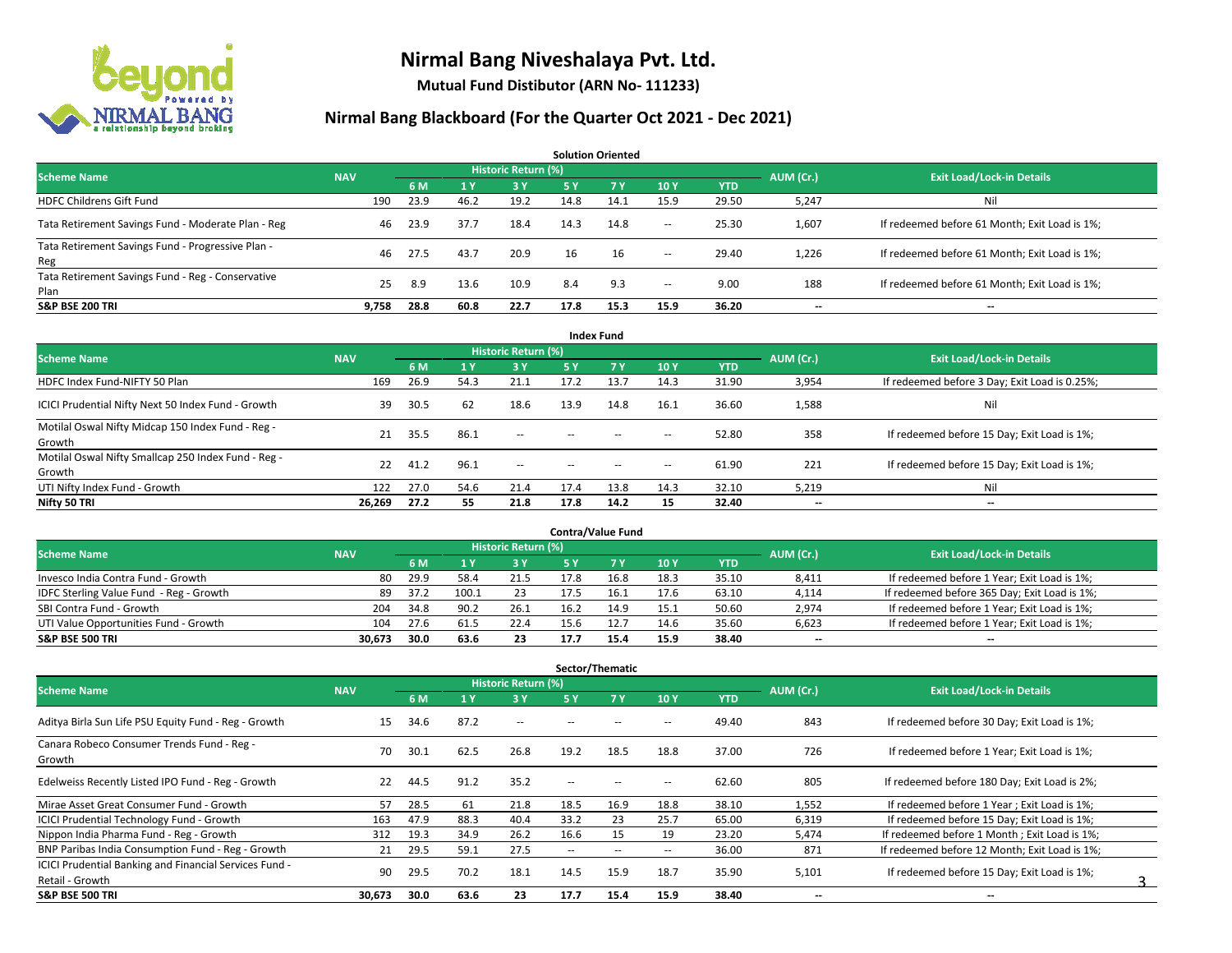

**Mutual Fund Distibutor (ARN No- 111233)**

### **Nirmal Bang Blackboard (For the Quarter Oct 2021 - Dec 2021)**

**Dynamic Asset Allocation Funds**

| <b>Scheme Name</b>                                         | <b>NAV</b> |      |      | <b>Historic Return (%)</b> |        |                          |                          |       | AUM (Cr.)                | <b>Exit Load/Lock-in Details</b>              |
|------------------------------------------------------------|------------|------|------|----------------------------|--------|--------------------------|--------------------------|-------|--------------------------|-----------------------------------------------|
|                                                            |            | 6 M  |      | <b>3Y</b>                  | 5 Y    | 7 Y                      | 10Y                      | YTD   |                          |                                               |
| ICICI Prudential Balanced Advantage Fund - Reg -<br>Growth | 50.        | 12.4 | 27.7 | 14.4                       | 11.4   | 11.3                     | 13.7                     | 16.30 | 35,737                   | If redeemed before 1 Year; Exit Load is 1%;   |
| Nippon India Balanced Advantage Fund - Reg -<br>Growth     | 124        | 14.6 | 31.3 | 13.6                       | 11.2   |                          | 13.4                     | 18.60 | 4,799                    | If redeemed before 12 Month; Exit Load is 1%; |
| Tata Balanced Advantage Fund - Reg - Growth                | 15         | 12.9 | 28.2 | $\sim$                     | $-$    | $\overline{\phantom{a}}$ | $\overline{\phantom{a}}$ | 17.90 | 3,610                    | If redeemed before 365 Day; Exit Load is 1%;  |
| Edelweiss Balanced Advantage Fund - Growth                 | 37         | 17.7 | 35.3 | 18.1                       | 13.8   |                          | 12.5                     | 21.60 | 5,845                    | If redeemed before 365 Day; Exit Load is 1%;  |
| Kotak Balanced Advantage Fund - Reg - Growth               | 15         |      | 22.2 | 14.4                       | $\sim$ | $\overline{\phantom{a}}$ | $\overline{\phantom{a}}$ | 14.10 | 11,286                   | If redeemed before 1 Year; Exit Load is 1%;   |
| NIFTY 50 Hybrid Composite Debt 65:35 Index                 | 15.025     | 18.4 | 35.7 | 18.6                       | 14.7   | 12.7                     | 13.2                     | 21.60 | $\overline{\phantom{a}}$ | --                                            |

| <b>Hybrid Aggressive</b>                        |            |             |      |                            |      |        |        |            |           |                                               |  |  |  |
|-------------------------------------------------|------------|-------------|------|----------------------------|------|--------|--------|------------|-----------|-----------------------------------------------|--|--|--|
| <b>Scheme Name</b>                              | <b>NAV</b> |             |      | <b>Historic Return (%)</b> |      |        |        |            | AUM (Cr.) | <b>Exit Load/Lock-in Details</b>              |  |  |  |
|                                                 |            | 6 M         |      | 3 Y                        |      |        | 10Y    | <b>YTD</b> |           |                                               |  |  |  |
| Canara Robeco Equity Hybrid Fund - Growth       |            | 253<br>21.4 | 41.1 | 20.5                       |      | 14.3   | 15.5   | 26.00      | 6,746     | If redeemed before 1 Year; Exit Load is 1%;   |  |  |  |
| DSP Equity & Bond Fund - Growth                 |            | 22.9<br>246 | 49.5 | 21.4                       |      |        | 14.6   | 28.40      | 7,563     | If redeemed before 12 Month; Exit Load is 1%; |  |  |  |
| SBI Equity Hybrid Fund - Growth                 |            | 22.9<br>211 | 47.9 | 20                         | 14.6 | 14.2   | 16.5   | 28.10      | 47,470    | If redeemed before 12 Month; Exit Load is 1%; |  |  |  |
| Mirae Asset Hybrid - Equity Fund - Reg - Growth |            | 22.1<br>23  | 43.5 | 19                         | 15.1 | $\sim$ | $\sim$ | 27.30      | 6,109     | If redeemed before 1 Year; Exit Load is 1%;   |  |  |  |
| NIFTY 50 Hybrid Composite Debt 65:35 Index      | 15.025     | 18.4        | 35.7 | 18.6                       | 14.7 | 12.7   | 13.2   | 21.60      | $- -$     | $- -$                                         |  |  |  |

| <b>Multi-Asset Allocation Funds</b>                |            |      |      |                     |               |                |      |            |           |                                               |  |  |  |
|----------------------------------------------------|------------|------|------|---------------------|---------------|----------------|------|------------|-----------|-----------------------------------------------|--|--|--|
| <b>Scheme Name</b>                                 | <b>NAV</b> |      |      | Historic Return (%) |               |                |      |            | AUM (Cr.) | <b>Exit Load/Lock-in Details</b>              |  |  |  |
|                                                    |            | 6 M  |      | 3 Y                 | 5 Y           | 7 <sub>Y</sub> | 10Y  | <b>YTD</b> |           |                                               |  |  |  |
| HDFC Multi - Asset Fund - Growth                   | 48         | 16.4 |      | 16.8                | 11.5          | 10.6           | 10.9 | 18.20      | 1,186     | If redeemed before 12 Month; Exit Load is 1%; |  |  |  |
| Nippon India Multi Asset Fund - Reg - Growth       | 13         | 16.7 | 33   | --                  | $\sim$ $\sim$ | $-$            | $-$  | 21.00      | 1,154     | If redeemed before 1 Year; Exit Load is 1%;   |  |  |  |
| Tata Multi Asset Opportunities Fund - Reg - Growth | 16         | 17.4 | 38.6 | $-$                 | $\sim$ $\sim$ | $-$            | $-$  | 23.80      | 1,060     | If redeemed before 365 Day; Exit Load is 1%;  |  |  |  |
| NIFTY 50 Hybrid Composite Debt 65:35 Index         | 15.025     | 18.4 | 35.7 | 18.6                | 14.7          | 12.7           | 13.2 | 21.60      | --        | $\overline{\phantom{a}}$                      |  |  |  |

| Gold                                          |            |     |        |                            |     |     |                          |            |                          |                                                                  |  |  |  |  |
|-----------------------------------------------|------------|-----|--------|----------------------------|-----|-----|--------------------------|------------|--------------------------|------------------------------------------------------------------|--|--|--|--|
| <b>Scheme Name</b>                            | <b>NAV</b> |     |        | <b>Historic Return (%)</b> |     |     |                          |            | AUM (Cr.)                | <b>Exit Load/Lock-in Details</b>                                 |  |  |  |  |
|                                               |            | 6 M |        | 73 Y.                      | 5 Y |     | 10Y                      | <b>YTD</b> |                          |                                                                  |  |  |  |  |
| HDFC Gold Fund - Growth                       |            | 2.3 |        |                            | 8.1 |     |                          | $-5.40$    |                          | If redeemed before 6 Months; Exit Load is 2%; If redeemed bet. 6 |  |  |  |  |
|                                               | 15         |     |        |                            |     |     | $\overline{\phantom{a}}$ |            | 1,197                    | Months to 12 Months; Exit Load is 1%;                            |  |  |  |  |
| Kotak Gold Fund - Reg - Growth                | 20         | 1.9 | $-5.8$ | 13.7                       |     |     | 4.5                      | $-4.90$    | 1,013                    | If redeemed before 1 Year; Exit Load is 1%;                      |  |  |  |  |
| Nippon India Gold Savings Fund - Reg - Growth | 19         | 2.3 |        |                            |     | 6.9 | 4.3                      | -5.40      | 1,362                    | If redeemed before 15 Day; Exit Load is 1%;                      |  |  |  |  |
| <b>Prices of Gold</b>                         | 47.899     | 3.3 | -5.1   | 14.5                       | 10  | 8.5 |                          | -4.20      | $\overline{\phantom{a}}$ | --                                                               |  |  |  |  |

| <b>Arbitrage Fund</b>                      |            |                                  |     |     |     |  |     |                          |            |        |                                                 |  |  |  |
|--------------------------------------------|------------|----------------------------------|-----|-----|-----|--|-----|--------------------------|------------|--------|-------------------------------------------------|--|--|--|
| <b>Scheme Name</b>                         | AUM (Cr.)  | <b>Exit Load/Lock-in Details</b> |     |     |     |  |     |                          |            |        |                                                 |  |  |  |
|                                            | <b>NAV</b> |                                  | 1 M | 3M  | 6 M |  |     | 3 Y                      | <b>YTD</b> |        |                                                 |  |  |  |
| IDFC Arbitrage Fund - Reg - Growth         |            | 26                               | 2.3 | 2.9 | 3.5 |  |     | 4.7                      | 3.60       | 6.640  | If redeemed before 1 Month; Exit Load is 0.25%; |  |  |  |
| Kotak Equity Arbitrage Fund - Reg - Growth |            | 30                               | 2.4 |     | 3.8 |  | 4.2 | 4.9                      | 3.90       | 25,000 | If redeemed before 30 Day; Exit Load is 0.25%;  |  |  |  |
| Tata Arbitrage Fund - Reg - Growth         |            | 12                               | 0.8 | 2.9 | 3.8 |  | 4.5 | $\overline{\phantom{a}}$ | 3.80       | 11,973 | If redeemed before 30 Day; Exit Load is 0.25%;  |  |  |  |
| Nippon India Arbitrage Fund - Reg - Growth |            | 21                               | 2.4 |     | 3.8 |  |     | 4.9                      | 3.80       | 12,451 | If redeemed before 1 Month; Exit Load is 0.25%; |  |  |  |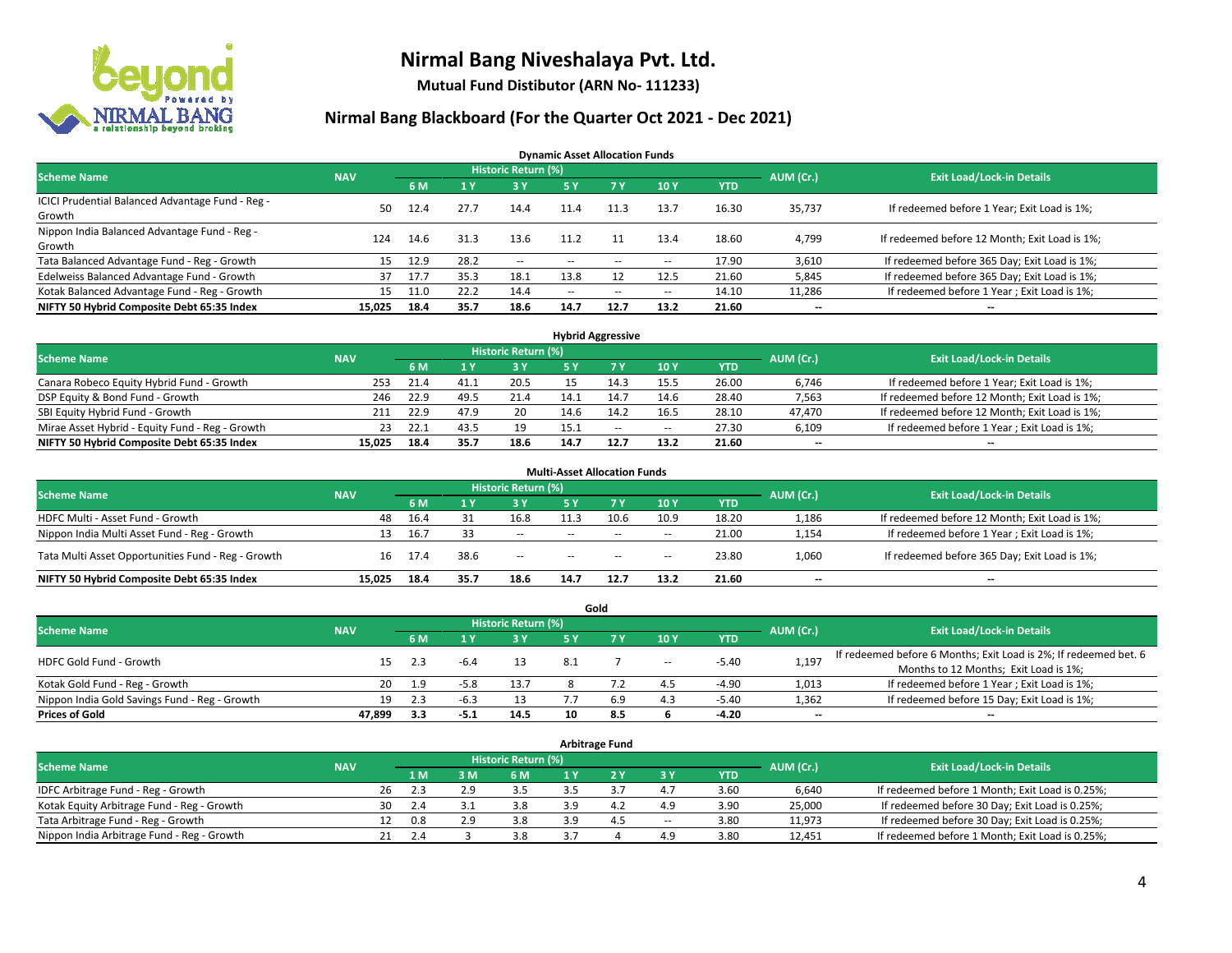

**Mutual Fund Distibutor (ARN No- 111233)**

| <b>Overnight Fund</b>                               |                          |                |                |                            |     |              |            |                          |           |                                  |  |  |  |  |
|-----------------------------------------------------|--------------------------|----------------|----------------|----------------------------|-----|--------------|------------|--------------------------|-----------|----------------------------------|--|--|--|--|
| <b>Scheme Name</b>                                  | <b>NAV</b>               |                |                | <b>Historic Return (%)</b> |     |              | <b>YTM</b> | Avg                      | AUM (Cr.) | <b>Exit Load/Lock-in Details</b> |  |  |  |  |
|                                                     |                          | 1 <sub>W</sub> | 2 <sub>w</sub> | 1 M                        | 3 M | $\sqrt{1}$ V |            | <b>Maturity</b>          |           |                                  |  |  |  |  |
| Aditya Birla Sun Life Overnight Fund - Reg - Growth | 1.128                    | 2.9            |                |                            |     |              | 3.35       |                          | 10,050    | Nil                              |  |  |  |  |
| IDFC Overnight Fund - Reg - Growth                  | 1,113                    | 2.9            | 2.9            |                            |     |              | 3.29       | 0.00                     | 1,325     | Nil                              |  |  |  |  |
| Tata Overnight Fund - Reg - Growth                  | 1.101                    | 2.9            |                |                            |     |              | 3.23664    | 0.00                     | 3,580     | Nil                              |  |  |  |  |
| Nippon India Overnight Fund - Reg - Growth          | 112                      | 2.9            |                |                            |     |              | 3.29       | 0.00                     | 7,372     | Nil                              |  |  |  |  |
| <b>CRISIL Liquid Fund Index</b>                     | $\overline{\phantom{a}}$ | 3.9            | 3.9            | 3.5                        | 3.5 | 3.6          | --         | $\overline{\phantom{a}}$ | $- -$     | $-$                              |  |  |  |  |

| <b>Liquid Funds</b>                              |            |     |     |                     |     |     |                          |                          |           |                                  |  |  |  |
|--------------------------------------------------|------------|-----|-----|---------------------|-----|-----|--------------------------|--------------------------|-----------|----------------------------------|--|--|--|
| <b>Scheme Name</b>                               | <b>NAV</b> |     |     | Historic Return (%) |     |     | <b>YTM</b>               | Avg                      | AUM (Cr.) | <b>Exit Load/Lock-in Details</b> |  |  |  |
|                                                  |            | 1W  | 2 W | 1 M                 | 3 M |     |                          | <b>Maturity</b>          |           |                                  |  |  |  |
| Aditya Birla Sun Life Liquid Fund - Reg - Growth | 335        | 3.8 |     |                     |     |     | 3.57                     | 0.15                     | 28,554    | *Ref Footnote                    |  |  |  |
| ICICI Prudential Liquid Fund - Reg - Growth      | 308        | 3.5 |     | 3.1                 |     |     | 3.51                     | 0.10                     | 34,592    | *Ref Footnote                    |  |  |  |
| Kotak Liquid Fund - Reg - Growth                 | 4,212      | 3.6 |     | 3.1                 |     |     | 3.46                     | 0.10                     | 29,614    | *Ref Footnote                    |  |  |  |
| Nippon India Liquid Fund - Reg - Growth          | 5,083      | 3.4 |     |                     |     |     | 3.46                     | 0.09                     | 21,655    | *Ref Footnote                    |  |  |  |
| Mahindra Manulife Liquid Fund - Reg - Growth     | 1.353      | 3.9 | 3.8 | 3.2                 |     |     | 3.5593                   | 0.13                     | 1,611     | *Ref Footnote                    |  |  |  |
| <b>CRISIL Liquid Fund Index</b>                  | $- -$      | 3.9 | 3.9 | 3.5                 |     | 3.6 | $\overline{\phantom{a}}$ | $\overline{\phantom{a}}$ | $- -$     | $\overline{\phantom{a}}$         |  |  |  |

| <b>Ultra Short Fund</b>                           |            |      |      |                            |     |                  |                          |                          |                          |                                  |  |  |  |
|---------------------------------------------------|------------|------|------|----------------------------|-----|------------------|--------------------------|--------------------------|--------------------------|----------------------------------|--|--|--|
| <b>Scheme Name</b>                                | <b>NAV</b> |      |      | <b>Historic Return (%)</b> |     |                  | <b>YTM</b>               | Avg                      | AUM (Cr.)                | <b>Exit Load/Lock-in Details</b> |  |  |  |
|                                                   |            | 1 M  | : M  | 6 M                        | 1 Y | $\overline{3}$ Y |                          | <b>Maturity</b>          |                          |                                  |  |  |  |
| HDFC Ultra Short Term Fund - Reg - Growth         |            | 2.6  |      |                            |     | 6.3              | 3.93475                  | 0.43                     | 16,705                   | Nil                              |  |  |  |
| ICICI Prudential Ultra Short Term Fund - Growth   | 22         | 3.3  |      | 4.1                        | 4.2 | 6.,              | 4.61                     | 0.41                     | 9,692                    | Nil                              |  |  |  |
| UTI Ultra Short Term Fund - Growth                | 3,409      | 36.4 | 14.3 | 8.9                        | 6.4 |                  | 4.1                      | 0.46                     | 1,933                    | Nil                              |  |  |  |
| Aditya Birla Sun Life Savings Fund - Reg - Growth | 432        | 3.0  |      | 4.3                        | 4.2 | 6.9              | 4.26                     | 0.53                     | 17,747                   | Nil                              |  |  |  |
| <b>NIFTY Ultra Short Duration Debt Index</b>      | 4.353      | -3.7 |      | 4.1                        |     | -6.1             | $\overline{\phantom{a}}$ | $\overline{\phantom{a}}$ | $\overline{\phantom{a}}$ | $-$                              |  |  |  |

| <b>Money Market Fund</b>                         |                          |     |     |                            |     |            |                          |                          |                          |                                               |  |  |  |  |
|--------------------------------------------------|--------------------------|-----|-----|----------------------------|-----|------------|--------------------------|--------------------------|--------------------------|-----------------------------------------------|--|--|--|--|
| <b>Scheme Name</b>                               | <b>NAV</b>               |     |     | <b>Historic Return (%)</b> |     |            | <b>YTM</b>               | Avg                      | AUM (Cr.)                | <b>Exit Load/Lock-in Details</b>              |  |  |  |  |
|                                                  |                          | 1 M | 3M  | 6 M                        | 1 Y | <b>73Y</b> |                          | <b>Maturity</b>          |                          |                                               |  |  |  |  |
| Aditya Birla Sun Life Money Manager Fund - Reg - | 291                      | 3.2 | 3.8 | 3.9                        | 3.9 | 6.5        | 3.87                     | 0.33                     | 14,464                   | Nil                                           |  |  |  |  |
| Growth                                           |                          |     |     |                            |     |            |                          |                          |                          |                                               |  |  |  |  |
| SBI Savings Fund - Growth                        | 33                       | 2.9 | 3.3 | 3.4                        | 3.4 | 5.9        | 3.81                     | 0.31                     | 24,968                   | If redeemed before 3 Days; Exit Load is 0.1%; |  |  |  |  |
| HDFC Money Market Fund - Growth                  | 4,510                    | 3.1 | 3.7 | 3.9                        | 3.8 | 6.5        | 3.84902                  | 0.33                     | 14,252                   | Nil                                           |  |  |  |  |
| Nippon India Money Market Fund - Reg - Growth    | 3.261                    | 3.2 | 3.7 | 3.8                        | 3.8 | 6.3        | 3.64                     | 0.27                     | 8,561                    | Ni                                            |  |  |  |  |
| Tata Money Market Fund - Reg - Growth            | 3.718                    | 3.1 | 3.8 |                            |     | 4.4        | 3.87                     | 0.40                     | 6,945                    | Ni                                            |  |  |  |  |
| <b>CRISIL Liquid Fund Index</b>                  | $\overline{\phantom{a}}$ | 3.5 | 3.5 | 3.6                        | 3.6 | 5.3        | $\overline{\phantom{a}}$ | $\overline{\phantom{a}}$ | $\overline{\phantom{a}}$ | $- -$                                         |  |  |  |  |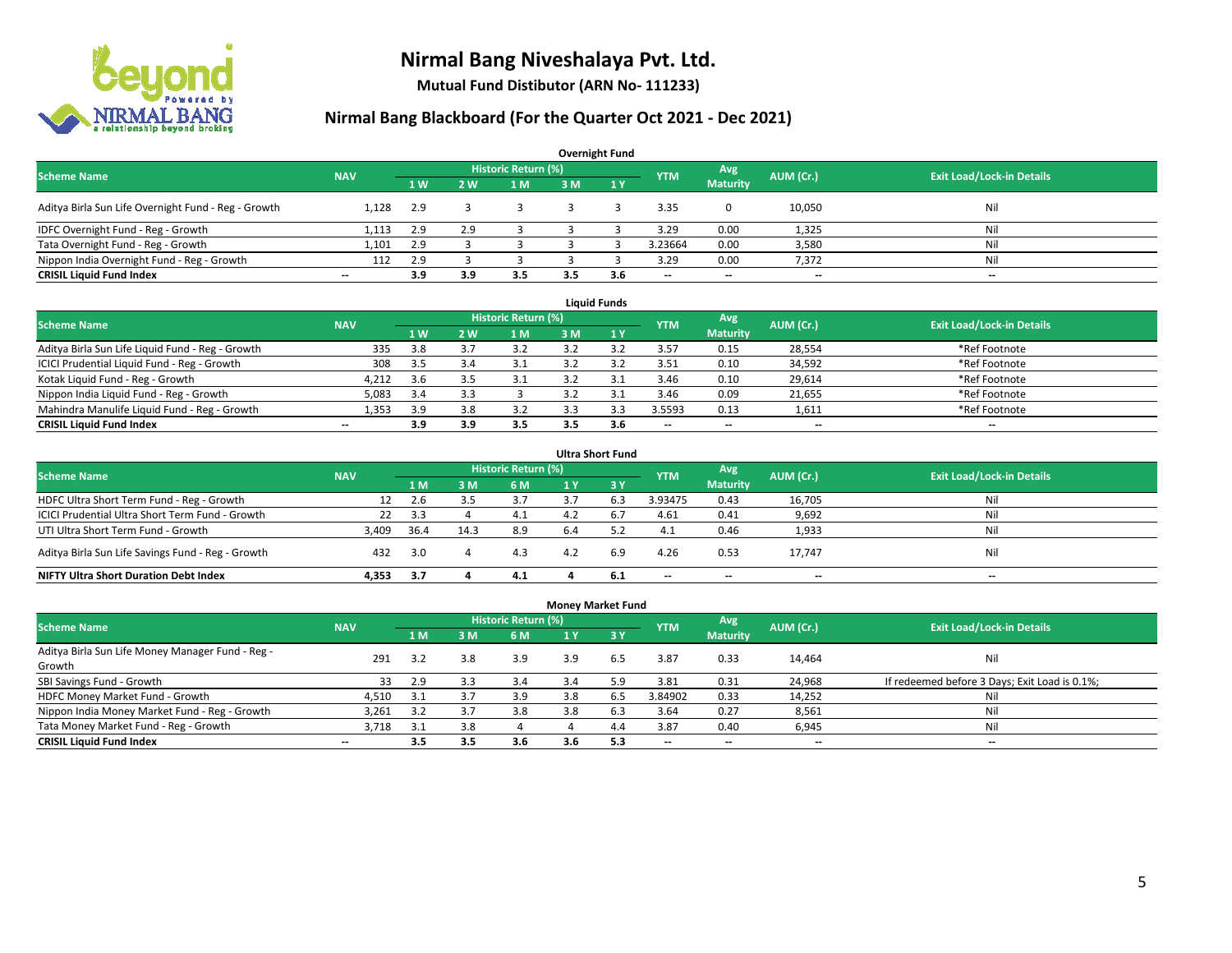

**Mutual Fund Distibutor (ARN No- 111233)**

| <b>Short Term Fund</b>                           |            |    |      |     |                     |    |     |            |                 |           |                                  |  |  |  |
|--------------------------------------------------|------------|----|------|-----|---------------------|----|-----|------------|-----------------|-----------|----------------------------------|--|--|--|
| <b>Scheme Name</b>                               | <b>NAV</b> |    |      |     | Historic Return (%) |    |     | <b>YTM</b> | Avg \           | AUM (Cr.) | <b>Exit Load/Lock-in Details</b> |  |  |  |
|                                                  |            |    | 1 M. | 3 M | 6 M                 |    |     |            | <b>Maturity</b> |           |                                  |  |  |  |
| HDFC Short Term Debt Fund - Growth               |            | 25 | 1.8  |     | 5.6                 | 49 |     | 5.10       | 3.19            | 19.436    | Nil                              |  |  |  |
| Nippon India Short Term Fund - Reg - Growth      |            | 42 |      |     | 5.8                 |    |     | 5.04       | 2.30            | 10,553    | Nil                              |  |  |  |
| <b>ICICI Prudential Short Term Fund - Growth</b> |            | 47 | 3.3  |     | 5.5                 |    | 8.6 | 5.01       | 3.10            | 21,345    | Nil                              |  |  |  |

| <b>Low Duration Fund</b>                          |            |      |     |                            |     |      |            |                 |           |                                  |  |  |  |
|---------------------------------------------------|------------|------|-----|----------------------------|-----|------|------------|-----------------|-----------|----------------------------------|--|--|--|
| <b>Scheme Name</b>                                | <b>NAV</b> |      |     | <b>Historic Return (%)</b> |     |      | <b>YTM</b> | Avg             | AUM (Cr.) | <b>Exit Load/Lock-in Details</b> |  |  |  |
|                                                   |            | 1 M  | 3 M | 6 M                        |     | -3 Y |            | <b>Maturity</b> |           |                                  |  |  |  |
| HDFC Low Duration Fund - Growth                   | 46         | 3.3  | 4.6 | 4.6                        | 4.6 |      | 4.57509    | 2.27            | 22,082    | Nil                              |  |  |  |
| ICICI Prudential Savings Fund - Reg - Growth      | 429        | 4.6  |     | 5.9                        | 5.1 |      | 4.72       | 4.58            | 28,496    | Nil                              |  |  |  |
| Nippon India Low Duration Fund - Reg - Growth     | 2,996      | -3.1 | 4.3 | 4.5                        | 4.6 | 6.6  | 4.55       | 0.75            | 8,298     | Nil                              |  |  |  |
| Mirae Asset Savings Fund - Regular Savings Plan - |            |      | 3.3 | 3.5                        |     |      |            |                 |           | Nil                              |  |  |  |
| Growth                                            | 1.81.      |      |     |                            | 3.4 | 5.6  | 3.91       | 0.61            | 987       |                                  |  |  |  |
| Kotak Low Duration Fund - Std - Growth            | 2,692      | 3.0  | 4.6 | 4.4                        | 41  |      | 4.77       | 2.41            | 10,205    | Nil                              |  |  |  |

| <b>Banking &amp; PSU Bond Funds</b>                 |            |  |      |     |                     |  |       |            |                 |           |                                  |  |  |  |
|-----------------------------------------------------|------------|--|------|-----|---------------------|--|-------|------------|-----------------|-----------|----------------------------------|--|--|--|
| <b>Scheme Name</b>                                  | <b>NAV</b> |  |      |     | Historic Return (%) |  |       | <b>YTM</b> | Avg             | AUM (Cr.) | <b>Exit Load/Lock-in Details</b> |  |  |  |
|                                                     |            |  | 4 M. | ያ M | 6 M                 |  |       |            | <b>Maturity</b> |           |                                  |  |  |  |
| HDFC Banking and PSU Debt Fund - Reg - Growth       |            |  |      |     |                     |  | 8.8   | 5.55       | 4.23            | 9,528     | Nil                              |  |  |  |
| Tata Banking & PSU Debt Fund - Reg - Growth         |            |  | 1.9  |     |                     |  | $- -$ | 5.09       | 2.92            | 494       | Nil                              |  |  |  |
| Kotak Banking and PSU Debt Fund - Reg - Growth      |            |  | 4.3  |     | 6.4                 |  |       | 5.63       | 5.46            | 9,332     | Nil                              |  |  |  |
| Nippon India Banking & PSU Debt Fund - Reg - Growth |            |  |      |     |                     |  |       | 5.01       | 3.34            | 6.697     | Nil                              |  |  |  |

| <b>Corporate Bond Funds</b>                         |            |     |     |                            |     |     |            |                        |           |                                  |  |
|-----------------------------------------------------|------------|-----|-----|----------------------------|-----|-----|------------|------------------------|-----------|----------------------------------|--|
| <b>Scheme Name</b>                                  | <b>NAV</b> |     |     | <b>Historic Return (%)</b> |     |     | <b>YTM</b> | Avg<br><b>Maturity</b> | AUM (Cr.) | <b>Exit Load/Lock-in Details</b> |  |
|                                                     |            | 1 M | 3 M | 6 M                        |     | 3 Y |            |                        |           |                                  |  |
| ICICI Prudential Corporate Bond Fund - Reg - Growth | 23         | 2.0 |     | 5.4                        | 4.9 | 8.6 | 5.04       | 5.56                   | 20,980    | Nil                              |  |
| IDFC Corporate Bond Fund - Reg - Growth             | 16         | 0.3 | و., | 5.9                        | 4.9 | 8.5 |            | 2.49                   | 20,869    | Nil                              |  |
| HDFC Corporate Bond Fund - Growth                   | 26         | 1.4 |     |                            |     | 9.3 | 5.29176    | 4.31                   | 28,361    | Nil                              |  |
| Kotak Corporate Bond Fund - Std - Growth            | 2,991      | 3.2 |     | 5.9                        | 4.8 | 8.2 | 5.04       | 3.32                   | 10,541    | Nil                              |  |
| Axis Corporate Debt Fund - Reg - Growth             | 14         |     |     |                            |     |     | 5.04595    | 2.68                   | 5,483     | Nil                              |  |

| <b>Credit Risk Fund</b>                           |            |                            |      |     |     |     |                  |            |                 |           |                                                                       |
|---------------------------------------------------|------------|----------------------------|------|-----|-----|-----|------------------|------------|-----------------|-----------|-----------------------------------------------------------------------|
| <b>Scheme Name</b>                                | <b>NAV</b> | <b>Historic Return (%)</b> |      |     |     |     |                  |            | Avg             | AUM (Cr.) | <b>Exit Load/Lock-in Details</b>                                      |
|                                                   |            |                            | 1 M  | : M | 6 M | 1 Y | $\overline{3}$ Y | <b>YTM</b> | <b>Maturity</b> |           |                                                                       |
| <b>ICICI Prudential Credit Risk Fund - Growth</b> |            | 25                         | 2.6  | 5.8 | 7.9 |     | 8.9              | 6.81       | 2.37            | 8,053     | If redeemed before 1 Year; Exit Load is 1%;                           |
| HDFC Credit Risk Debt Fund - Reg - Growth         |            | 19                         | -3.4 |     | 8.7 | 9.1 | 9.3              | 6.53614    | 3.17            | 8,607     | If redeemed before 12 Month; Exit Load is 1%; If redeemed bet. 12     |
|                                                   |            |                            |      |     |     |     |                  |            |                 |           | Month to 18 Month; Exit Load is 0.5%;                                 |
| SBI Credit Risk Fund - Growth                     |            |                            |      |     |     |     |                  |            |                 |           | If redeemed before 12 Month; Exit Load is 3%; If redeemed bet. 12     |
|                                                   |            | 36                         | 3.1  | 6.8 | 6.9 | 6.3 |                  | 6.23       | 2.46            |           | 3,380 Month to 24 Month; Exit Load is 1.5%; If redeemed bet. 24 Month |
|                                                   |            |                            |      |     |     |     |                  |            |                 |           | to 36 Month; Exit Load is 0.75%;                                      |